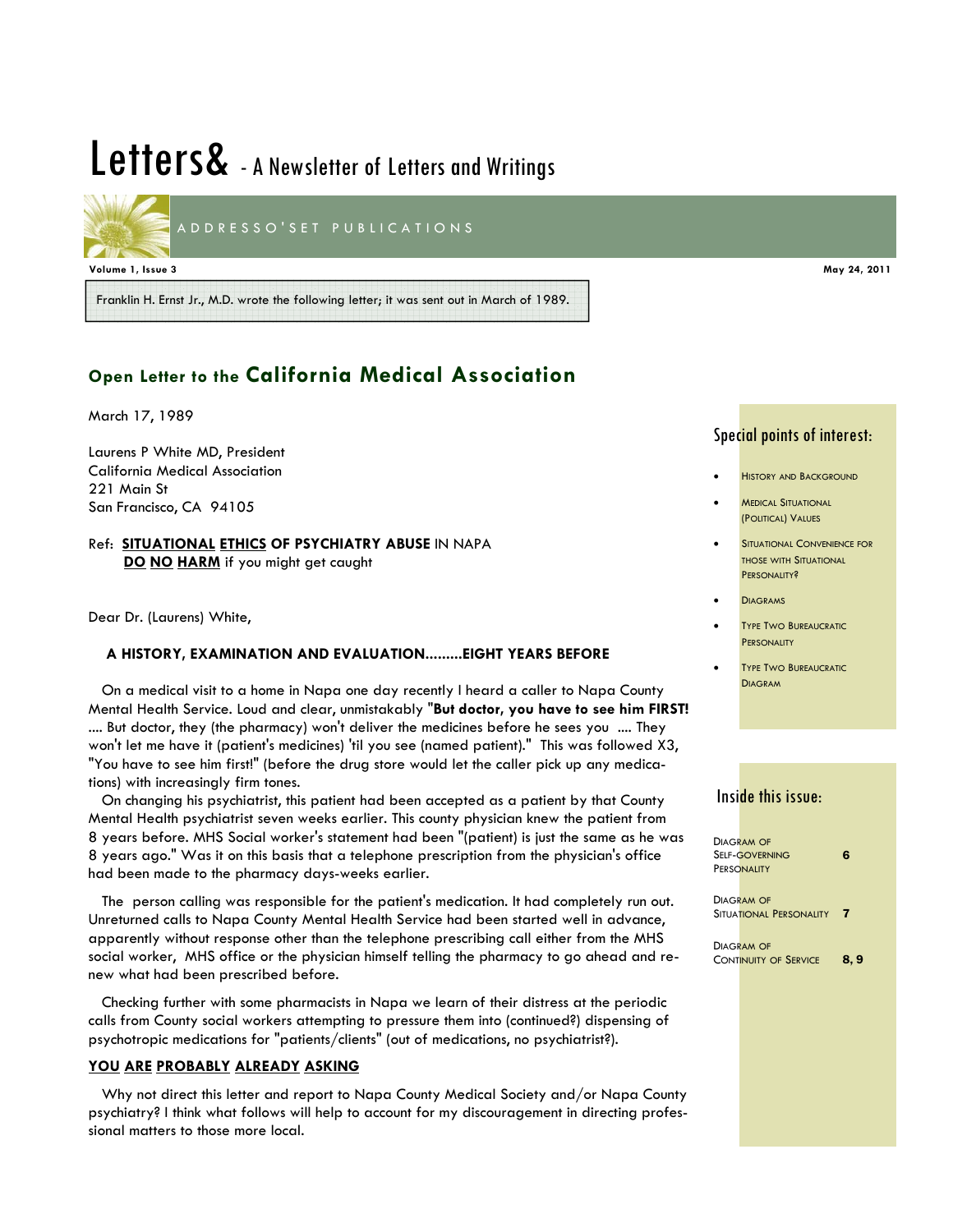**HISTORY:** I grew up professionally in Napa during the time when **Dwight Murray MD** was the centerfold of medical practice there, President of the AMA, etc. **E Kash Rose MD**, Pres CMA about a dozen years ago, was my Napa contemporary. But Napa was changing. **I MOVED FROM NAPA TO VALLEJO** 15 years ago. Napa has kept on changing. Have you heard of the **Napa Sentinel**? a weekly newspaper? **Harry Martin**'s stories there give some indication of the direction of those changes.

**1987:** I still see some of my psychiatric patients in Napa County at their homes. Two years ago the County came onto additional funds for psychiatric patients through a piece of 1986 state legislation. This was the "Augmentation Funding Program" for the mentally ill to supplement the meager funds paid to Board and Care operators for the ("younger") mentally ill in their care. Some of the homes applied to Napa County government to participate in that program. Others did not.

 This legislation allowed the counties to define the parameters for participation in this program. The **Napa County** program is the **only county** program in California that has added the condition requiring that **regular home visits by physicians MUST CEASE.**

 Now in Napa, among "officials", except for "emergencies", **only** county investigators, county sheriff deputies, social workers and state inspectors, ie those with **policing functions, are permitted** to go to these homes **to visit the mentally ill patients** if these homes are to get these added funds. Patients in those homes now can only see physicians in physicians offices or at County facilities. See page 11, reproduction of that directive to these homes dated  $5/4/87$ obtained from a disgruntled participant in that program.

 I preferred not to modify my practice to accommodate this **politically motivated, "situational value" finding** and instead see the affected patients in my office. Among other reasons it was already more than full enough. I do continue home visits to some elderly and a few of the "younger" mentally ill in "non-participating homes."

# **IN THE BACKGROUND: 1985**

 On 10/14/85 I wrote **a report** to then Assemblyman Don Sebastiani (copy available at http://www.ListeningActivity.com ) about the **adverse effects** on the lives (and deaths) and health (and illnesses) attributable to the unrelenting day and night "inspections" of the homes where some of my patients were living in Napa County. These were Board & Care homes and the terrorizing raids, evictions and kidnappings of these people from their homes were led by personnel from the Santa Rosa office of C**alifornia Community Care Licensing**. Membership in these raiding teams included personnel from offices of **local state Ombudsman, County Mental Health Service, County Adult Protective Services and Sheriff Dept personnel.** I don't think Napa office of State Highway Patrol was in on these.

 Reporting these to Sebastiani did not endear my person to Napa County. Their responsive assaults have occurred.

 In one of these responses during **August '86 an inspector from the Napa County District Attorney Office** inadvertently confirmed the extent of the collusions between specific employees at some of the raided homes and Napa County social workers.

 This inspector's confirmation backed up the earlier Nov '85 affirmation by one of the raiding social workers. Naming a specific employee, "She (called Lucy) works very closely with me (without home owner's or administrator's awareness) to transfer these people out!" This was one of the homes being arbitrarily discriminated against, blackballed by County Mental Health

"CHECKING FURTHER WITH SOME PHARMACISTS IN NAPA WE LEARN OF THEIR DISTRESS AT THE PERIODIC CALLS FROM COUNTY SOCIAL WORKERS ATTEMPTING TO PRESSURE THEM INTO (CONTINUED?) DISPENSING OF **PSYCHOTROPIC** MEDICATIONS FOR "PATIENTS/ CLIENTS" (OUT OF MEDICATIONS, NO PSYCHIATRIST?)."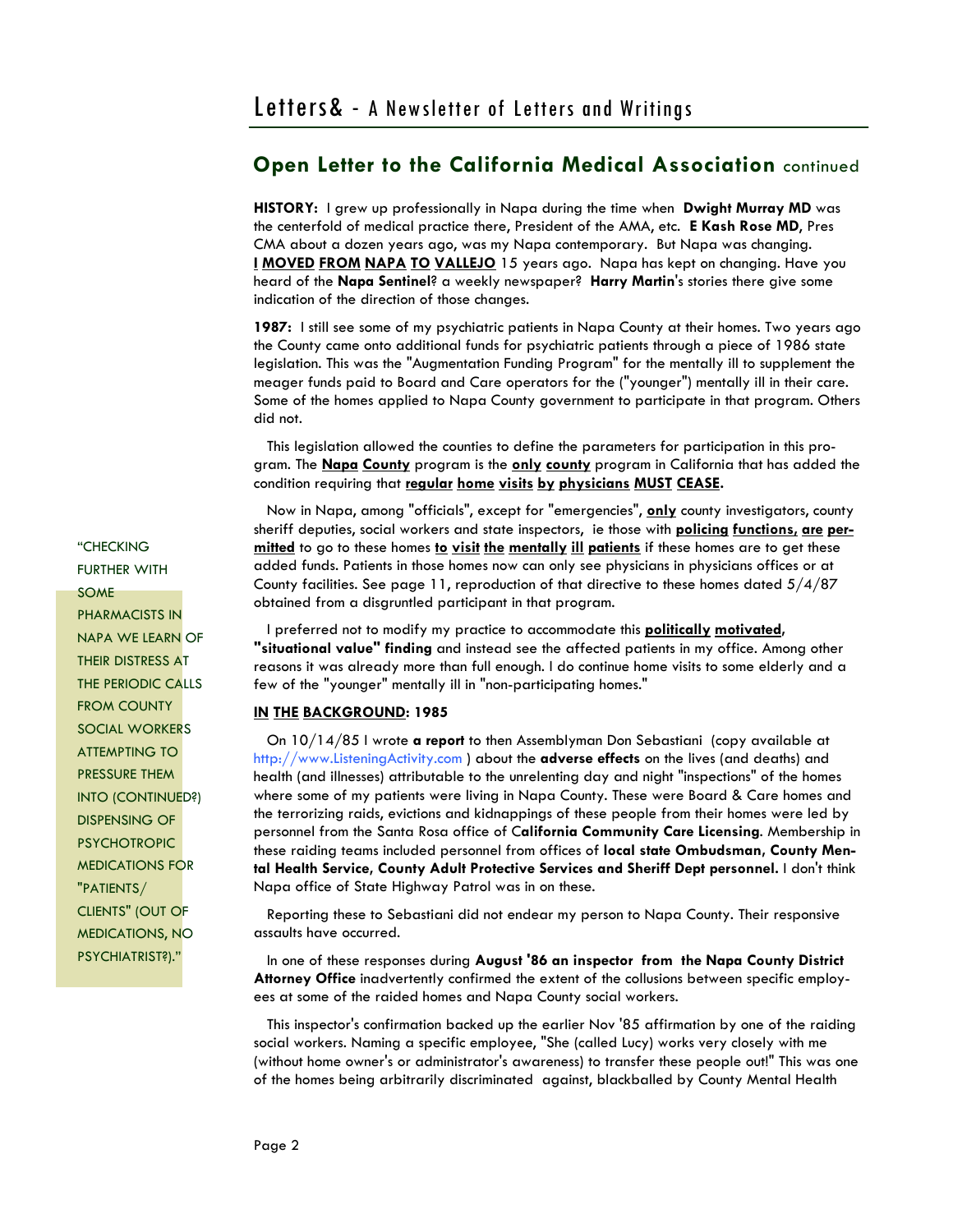Service workers for needed referrals in order to keep from going bankrupt. Overall it was **medically a very sound, good home**, compassionate, alert quality health care for residents, even by Lucy when she was there. Residents felt at home.

 Writer knew of one event where "Lucy" showed up for work one day then abruptly left the B & C Home premises untended shortly before one of these raiding inspections. Lucy's reason: "A sudden increase in pain from a whip lash" many months before.

 It is a "NO! NO!" to leave the residents of these facilities untended, a rule, however, selectively enforced by the Napa MHS workers. The timing of these raids on certain specific homes has been consistently impeccable in the disadvantages to the residents and the owners. These raids have been so routinely timed as to catch the owner off balance that there had to be inside information being supplied to the policing agencies. These instances of "too good to be true" perfect timing for raids go back at least 10 years.

 The selective pattern of betrayals of B & C Home residents and owners by a network of employees was one finding not reported on 10/14/85.

 The Napa County District Attorney office investigator of the 8/86 event was the same inspector who a year later, on 8/18/87, I confronted as he was following a couple of us around Napa City. It was only the hour before that I had made my **second attempt to reason with that County's Board of Supervisors about** the inadvisability of specifically **excluding treating physicians from the homes** where the mentally ill lived. Later, reporting this "tailing" event to the Napa County Administrator provoked a knowing smile.

 Subsequent to filing the 10/14/85 report, some Napa County personnel have "laterally" transferred over to the aforementioned Santa Rosa office of California Community Care Licensing for short intervals and then back "home" to Napa County employ. Promotion or advancement? Not that I am aware of. Other counties would be well advised to keep track of their "lateral transfer" employees who have been in Napa County.

### **MEDICINE AND SITUATIONAL (POLITICAL) VALUES**

 As a visiting physician to the homes, one of the medical advantages has been the chance to review of all of a patient's medications. Drug interactions can be of significance in the mentally ill and the elderly.

 Banning the physician from at-home review of patient living conditions and medications on the shelf at home is medically speaking, poor judgment. BUT it does prevent a physician from observing the tactics of non-medical personnel involved in carrying out politically motivated and ordered activities AND the adverse effects on the health of the residents, the pawns of these political programs.

### **COURT ROOM MEDICAL DIAGNOSES (POLITICAL?)**

 On 12/08/88 as personally witnessed: A nominally well respected County MHS physician as expert witness at a Superior Court conservatorship extension hearing, case no. 20450, was seen testifying that a conservatee (known to the writer), had a diagnosis of "chronic schizophrenia." County Counsel representative asked that doctor the manifestations of this disorder.

 As listed by that physician they were: His "behavior is very childlike. He lives in a board and care home where he has food, shelter and clothing provided. He takes medication for his illness. He is a constant problem for his caretakers. He has to be reminded to take his medication. He resists taking his medication. He does such things as go to the bathroom outside inappropriately. He walked down the street without his pants on. He smokes in his bed at times despite

THE SELECTIVE PATTERN OF BETRAYALS OF BOARD & CARE HOME RESIDENTS AND OWNERS BY A NETWORK OF EMPLOYEES WAS ONE FINDING NOT REPORTED ON 10/14/85.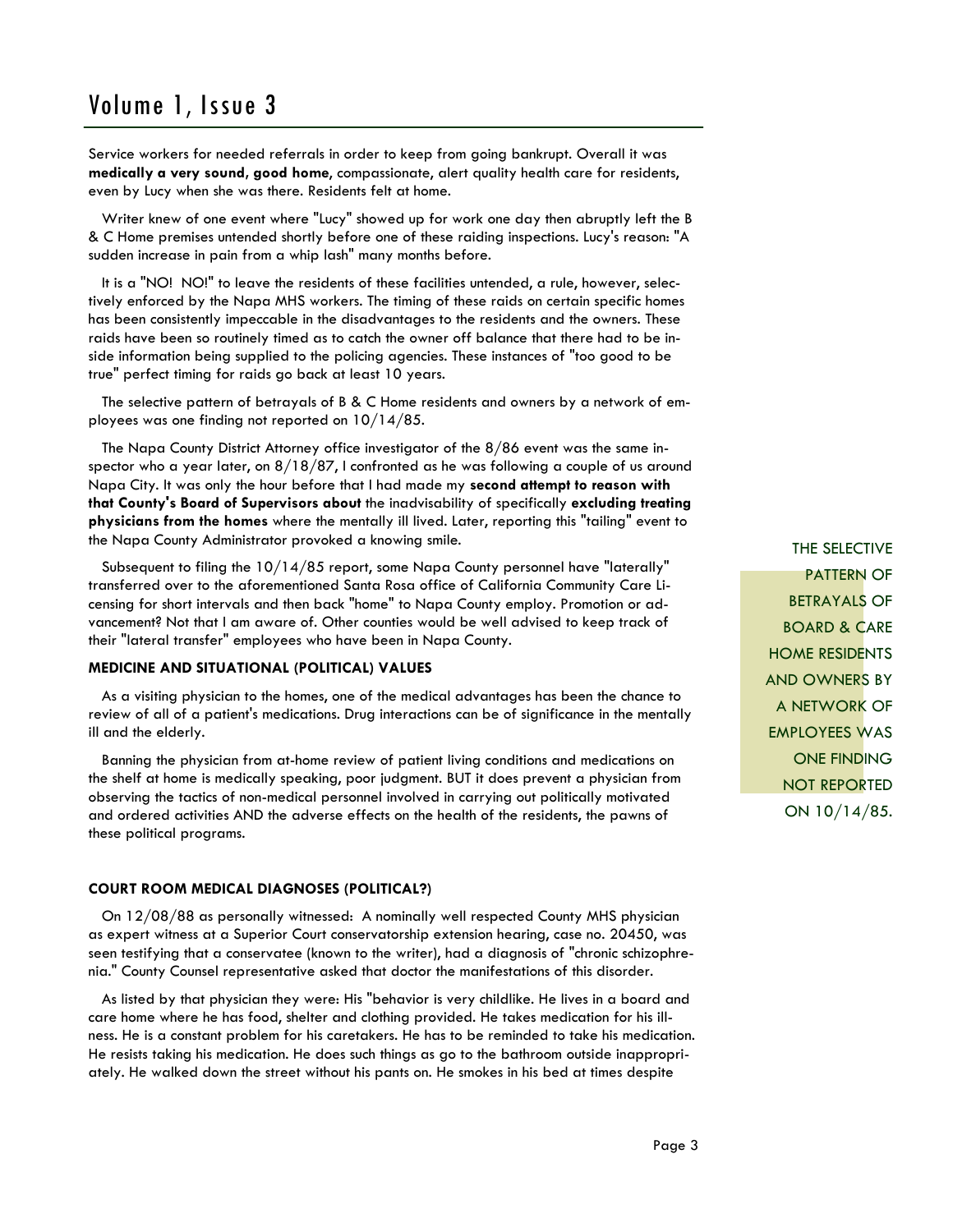repeated warnings about the dangers. He is unmotivated to take part in treatment programs. He spends his time around the house. He does not go to a day care program. He is unable to handle his money. He uses it to buy alcohol and then he has a drinking problem and it further aggravates his mental problem. He exhibits violence towards other members of the house. If they won't give him a cigarette he pushes them or takes a swing at them."

 That was it! Nothing more and nothing less. Physician was not clear about medications being taken by patient, did not know name of patient's caretaker.

 All these "manifestations" listed for the court were accurate, although it had been well over a year, maybe 3, since the event of going out in the street unclothed and it was an exaggeration of his reactions to being denied cigarettes. The only problem is (that) these "manifestations" DID NOT support any diagnosis of "chronic schizophrenia."

 That expert witness physician made no mention of anything indicating a thought disorder, reality contact, nothing about inappropriate affect. There was no mention of any secondary symptomatology, no hallucinations or delusions. The reason this expert county witness did not mention them was because conservatee did not have any of these "manifestations."

 The County doctor's "findings" testified to as the basis for continuation of patient's conservatorship were indistinguishable from those of a character disorder. In fact, patient himself in court had appropriate affect, his thinking was logical, he managed his own behavior at least as well as the physician, county counsel and public defender.

 This writer shudders to think of the implications of this quality of "mental illness" diagnosis as the politicians increase their power and control over medical diagnosis and treatment. How many times has this kind of court diagnosis happened? As a professor of mine once answered to a similar question, "How many times do you need to count a skeleton to know there are 206 bones?"

 I did note at the time of the hearing that ALL "EXPERTS" involved, the physician, public defender, county counsel AND THE SUPERIOR COURT JUDGE seemed to be quite satisfied with themselves and the outcome. Not one of them was a stranger to this kind of hearing, to this MEDICAL DIAGNOSIS, nor to the resultant significance for the conservatee.

### **SOCIAL/POLITICAL SIGNIFICANCE**

 While this may be overly harsh to say, this writer is aware that this is the "style of diagnosis" also used by the Bolsheviks to keep their dissidents locked up in psychiatric prisons AND for which the presence of those psychiatrists at recognized World Congresses has been questioned if not unwelcome. A medical diagnosis is a medical diagnosis? Or is it a matter of

 **SITUATIONAL CONVENIENCE for those with a SITUATIONAL PERSONALITY? Situational values and ethics** are to be contrasted to the **personal ethics and values** that go with a **"DO NO HARM" professional commitment.**

**"Do** no harm" can only be a personal commitment.

# **THE LOCAL POLITICAL SCENE**

 AGAIN why don't I takes these matters up with Napa County Medical Society, with County District Attorney office, the local Chapter of the Northern California Psychiatric Society, etc? Listed next are a few of the responses to this valid question.

1. In writing to Napa County District Attorney Office, not even certified mail can be counted on as being delivered there to the specific person identified on the cover.

THE ONLY PROBLEM IS THESE "MANIFESTATIONS" DID NOT SUPPORT ANY DIAGNOSIS OF "CHRONIC SCHIZOPHRENIA."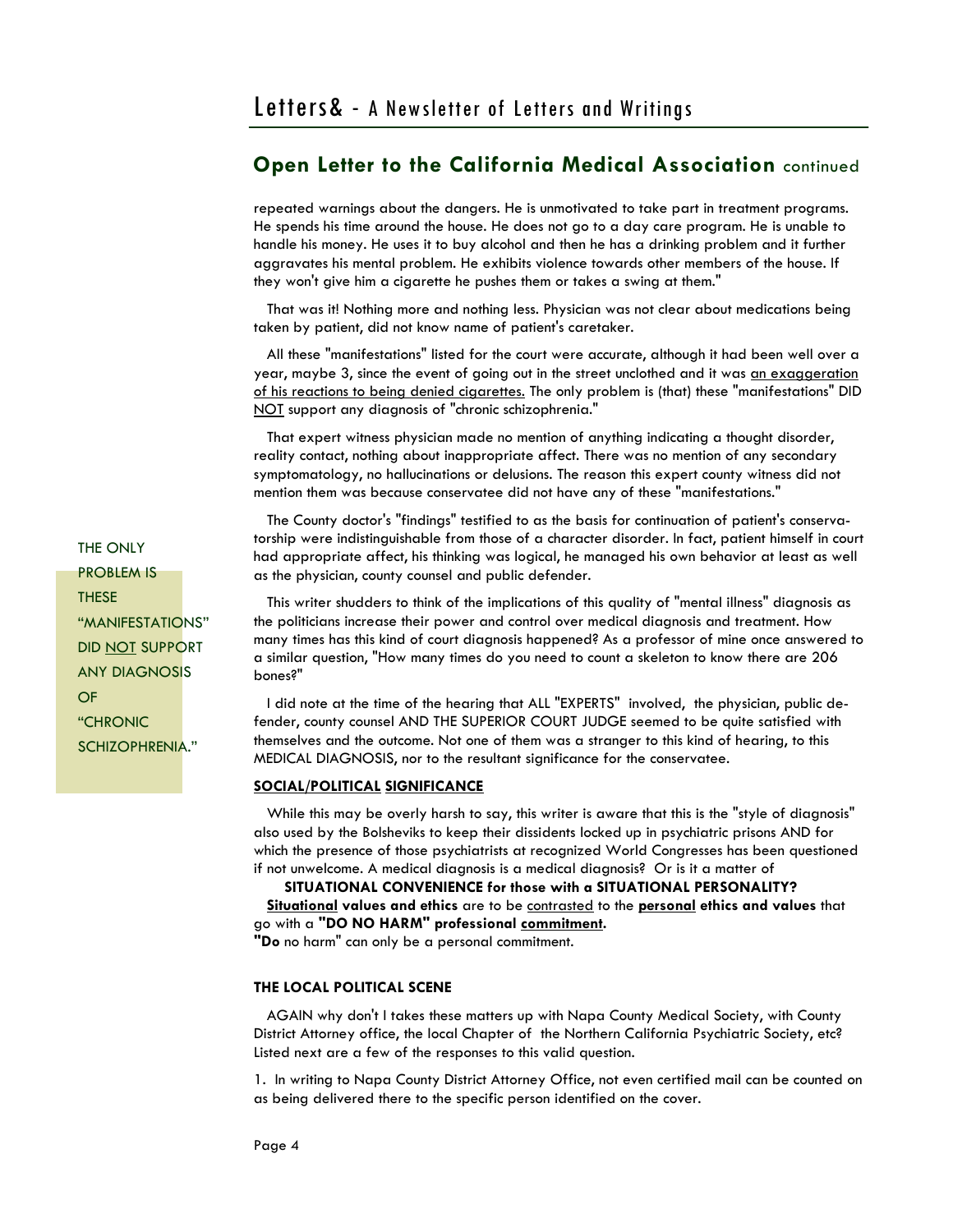2. In the almost four years since 4 copies of the  $10/14/85$  report to Sebastiani were sent to four different people/addresses in the Napa County Medical Society, NO RESPONSE or even verbal acknowledgement has been received. The Napa County Medical Society Executive Director is known personally. That Society has a rather significant number of psychiatrists as members, several in private practice, many of them employed by Napa State Hospital - most all of whom I know if not having been one of their teachers in the past.

3. The twin events mentioned above of: i) prescribing before examining and ii) whatever-themanifestations call it "schizophrenia" were reported to the Napa-State-Hospital-dominated area's local chapter of the Northern California Psychiatric Society on Feb 25, 1989.

 Their response in effect was to encourage sweeping the events under the rug, eg "Why don't you take them aside and talk to them personally" and changing the topic to eg "Isn't it awful how Governor Deukmejian wants to cut planned parenthood in the state."

 The writer is aware that these two physicians have employment histories at NSH. The "Schizophrenia" diagnoser was taken under the wings of Napa State Hospital within three weeks of the request for the transcript of this "schizophrenia" court hearing being received by the court reporter. Napa State Hospital physician hiring practices are another topic, eg their prompt hiring of a physician whom the Solano County Coroner office had questions about a few years ago.

4. The willingness of Napa County Counsel office to fabricate rationales for not paying expert medical witnesses subpoenaed to Superior Court hearings by them, eg County Case #20109 on 12/8/88. Are there "situational values" behind their "situational subpoenas?"

5. County Mental Health Service social workers use of aversive conditioned reflex procedures to alienate particular physicians from select Board & Care operators. One such procedure is that of requiring, year after year, twice monthly reports from these operators on medications prescribed by a specifically targeted psychiatrist alone among the three or four prescribing for their patients, all patients under the same social worker, case manager. (Technically this is called aversive operant conditioning.) Other direct and indirect aversive and alienating procedures used by personnel of that office against targeted physicians have also been identified.

6. It has become somewhat of a hazard even to drive inside the County, what with almost routinely being sought out and followed by State, County or City patrol vehicles especially during daylight hours, eg stopped ostensibly solely for "No Seat Belt" being in place (AFTER starting to get out of the stopped car).

7. MHS workers persuading personnel in convalescent hospitals to misrepresent the actions of patients to other consulting physicians in order to get erroneous psychiatric diagnoses.

8. MHS workers (case managers) overtly arbitrary and capricious about which B & C homes they will keep filled to a profitable capacity by their referrals of residents AND which homes they will starve to bankruptcy by turning off referrals.

 For purposes of understanding, these events can be identified as examples of the situational ethics and situational values of the personnel involved. Any claim by the bureaucracies noted above that they are protecting the lives, health and/or "rights" of these mentally ill and elderly is contradicted by effects of the outcomes on the people who are their charges. This is in addition to their unwillingness to consult, their opposition to and disregard of the medical advice (including written) given to them about the people whose lives they are charged with managing (over whom their word is law).

 Perhaps these case managers are so used to managing what their supervisors say to do that they have no time or need to consult anyone else about one of their "cases", eg effects on a

WHILE THIS MAY BE OVERLY HARSH TO SAY, THIS WRITER IS AWARE THAT THIS IS THE "STYLE OF DIAGNOSIS" ALSO USED BY THE BOLSHEVIKS TO KEEP THEIR **DISSIDENTS** LOCKED UP IN **PSYCHIATRIC** PRISONS AND FOR WHICH THE PRESENCE OF **THOSE** PSYCHIATRISTS AT **RECOGNIZED WORLD** CONGRESSES HAS BEEN QUESTIONED IF NOT UNWELCOME.

**SITUATIONAL** VALUES AND ETHICS ARE TO BE CONTRASTED TO THE PERSONAL ETHICS AND VALUES THAT GO WITH A "DO NO HARM" PROFESSIONAL COMMITMENT.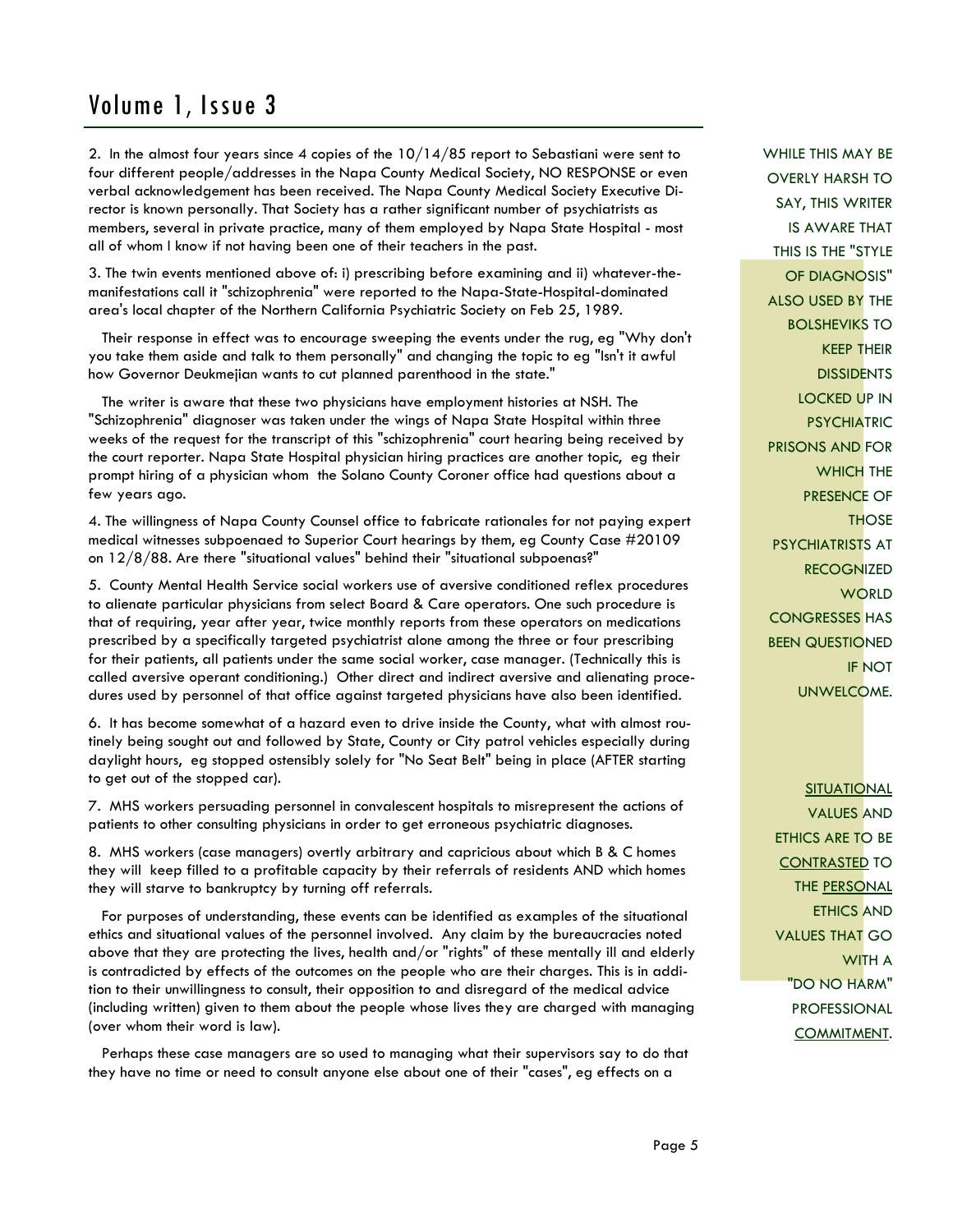case of arbitrarily moving him, unilateral transfer of treatment to another physician, watchfulness for interacting medications, banning patient MD selection.

 The best that can be said about events reviewed above is that these are examples of the adverse effects on the lives and health of people who are sick and disabled by authorities schooled and practiced in the use of plausible justifications and justifiable plausibilities, versed in "situational ethics" and "situational values", ie going along with whoever has the most muscle and biggest guns.

# **REGULATION OF PERSONAL BEHAVIOR WITH, WITHOUT A PERSONAL VALUE SYSTEM**

 "Situational Ethics" and "Situational Values" are the hallmark of the "SITUATIONAL PERSONALITY." The SITUATIONAL PERSONALITY as contrasted to SELF-GOVERNING PERSON-ALITY was reviewed in my letter to the members of the Northern California Psychiatric Society dated 12/29/87.

In brief: Behavior is both accountable and classifiable.

1. Each person lives through one CHILDHOOD and carries those memories and WAYS OF BE-HAVING with himself through his life. These are called the CHILD BEHAVIORS of the person. 2. Each has the ability to behave on the basis of reasoning. These are called the ADULT BE-HAVIORS of the person, eg the professional at work.

3. Each person has had someone in the position of being a parent, a guiding & protecting person to him during childhood. There is a picture of this person's ways of behaving that is stamped into yourself. These are called the person's PARENT BEHAVIORS. (E Berne)

**This Is Diagramable in the THE SELF-GOVERNING PERSONALITY** as follows:

**Adult Child** 

**Parent** 

**A person's internal PARENT** is the organ holding and transmitting personal values, ethics, principles. It takes part in forming personal judgments. One's PARENT defines what's good for the person and what's not. **The PARENT** functions are **PROTECT** and foster the **integrity of the individual** and valued others (family) **socially, environmentally, physically, nutritionally & educationally. A person's ADULT is** the organ of **reasoning. A person's CHILD is** the collection of **childhood based behaviors,** the basis of one's ongoing **emotional life.** Your **Child is inventive, imaginative.** (E Berne) (Emotional) beliefs, "belief systems" are in the CHILD.

**"Personal judgment"** is a product of **personal Parent AND Adult.** Quality **MEDICAL JUDGMENTS** can thus be succinctly defined as based on the **commitment to the personal (PARENT) ethic "DO NO HARM" when engaged in a patient matter AND** one's **professional (ADULT) knowledge and experience,** ie long term compared to shorter term effects of a judgment call.

 The **SELF-GOVERNING PERSON** uses his own personal Parent as the basis for his personal values, ethics, standards AND personal principles.

 As an aside, one of the most characteristic elements of the human is the ability, the natural desire to organize information into some sort of useable design for better understanding of his

"SITUATIONAL ETHICS" AND "SITUATIONAL VALUES" ARE THE HALLMARK OF THE "SITUATIONAL PERSONALITY." Personal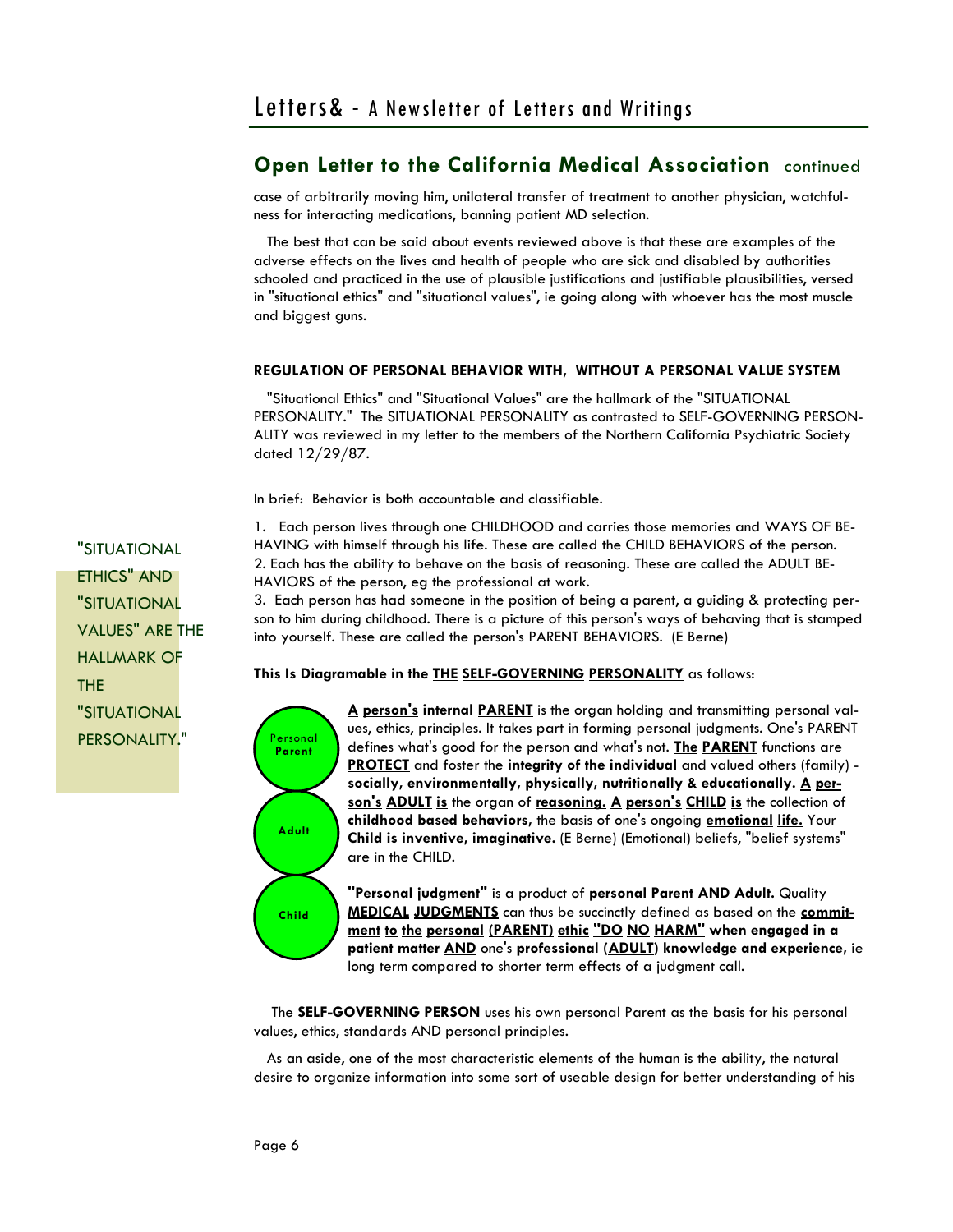surroundings. The organized social predators in our society would have us, the self-governing, be ashamed of our God given ability to intuitively sort, eg using the above diagram or between the good guys and those whose intentions are less than honorable.

 The SELF-GOVERNING PERSONALITY is to be contrasted with the SITUATIONAL PERSONAL-ITY with its situational values. **THE SITUATIONAL PERSONALITY**: Hallmarks of the situational personality are deception & intimidation. Through special committee behavioral engineering on the newer "situational" aspirant and initiate, a recruit comes to discard the values of keeping his word, of staying with parental teachings, values and meanings given to words as related to personal actions. In a word his values, standards, ethics and principles are re-designed so as to become **essentially a psychopath.**

On analysis: **Tyrannies** are run by **Situationals** without personal values.

### **Diagram of THE SITUATIONAL PERSONALITY**

 In the case of the "Situational Personality," the personal PARENT has been replaced by the **"Situational-Committee PARENT"** with its "Situational" ethics, values & instructions.

- 1. Most recent instructions & "peer review."
- 2. Next most recent.
- 3. Third most.

**Adult** 

 $2 \div 3$ 

 $\lambda$  1

**Child** 

 In the background, extensive "committee work" has gone into preparation of the unit, **deactivating personal value after personal value** & a regular testing program to make sure those personality elements are not coming back to life in his thinking or actions.

(The porous top circle - **defective Parent and parenting ability**.)

#### **DIAGNOSTIC OF THE SITUATIONAL PERSONALITY: NO PERSONAL PARENT.**

 A Parent job is to set limits on behavior. You get grown up and then YOU (personal Parent) get to set your own limits. The self-managing person enjoys the pleasures of "Being his own boss." Terms of **ridicule and derision come from Situationals** ; (aimed at) the personal values AND pleasure of doing a good job in your own work, eg "workaholic", "compulsive", etc.

 We find the situationals in our bureaucracies at all levels. As a general finding of their past, there will be something flaky, wild or radical done in public. Now they are behind the scenes promoting violations of personal values among the decent people staffing our bureaucracies. Particularly they go to work on bending those values of the **"TYPE TWO BUREAUCRAT."**

# **TYPE TWO BUREAUCRATIC PERSONALITY:**

#### **The Enmeshed, Enslaved, Indebted, Corrupted/Being-corrupted Personality.**

 You will find this type personality in the hierarchal setting, eg social workers with their endless ladders of supervisors. More recently these are also to be found in other policing agencies such as the Consumer Services Agency, its Department of Consumer Affairs and the Highway Patrol as these personnel have been subjected to their recent much increased levels of intensity of "policing" directives. Directives aimed at "improved citation quotas."

 This is the setting in which the otherwise decent employee is usually up to his eyeballs in debt, has a decent to good paying position, often a family. Mortgage and other payments to bankers are coming out of him like a series of hemorrhages. As a rule you can expect, off the job,

A PERSON'S INTERNAL PARENT IS THE ORGAN HOLDING ONES PERSONAL VALUES, ETHICS, PRINCIPLES AND IS THE BASIS FOR FORMING PERSONAL JUDGMENTS. THE PARENT DEFINES WHAT'S GOOD FOR THE PERSON AND WHAT'S NOT. IT PROTECTS AND FOSTERS THE INTEGRITY OF THE PERSON AND VALUED OTHERS (FAMILY) - SOCIAL, ENVIRONMENTAL, PHYSICAL, NUTRITIONAL, AND EDUCATIONAL. A PERSON'S ADULT IS THE ORGAN OF REASONING. A PERSON'S CHILD **IS THE COLLECTION OF CHILDHOOD** EXPERIENCES, THE BASIS OF ONE'S **ONGOING** EMOTIONAL LIFE. YOUR CHILD IS INVENTIVE, IMAGINATIVE. (E. BERNE)

> "PERSONAL JUDGMENT" IS A PRODUCT OF PERSONAL PARENT AND ADULT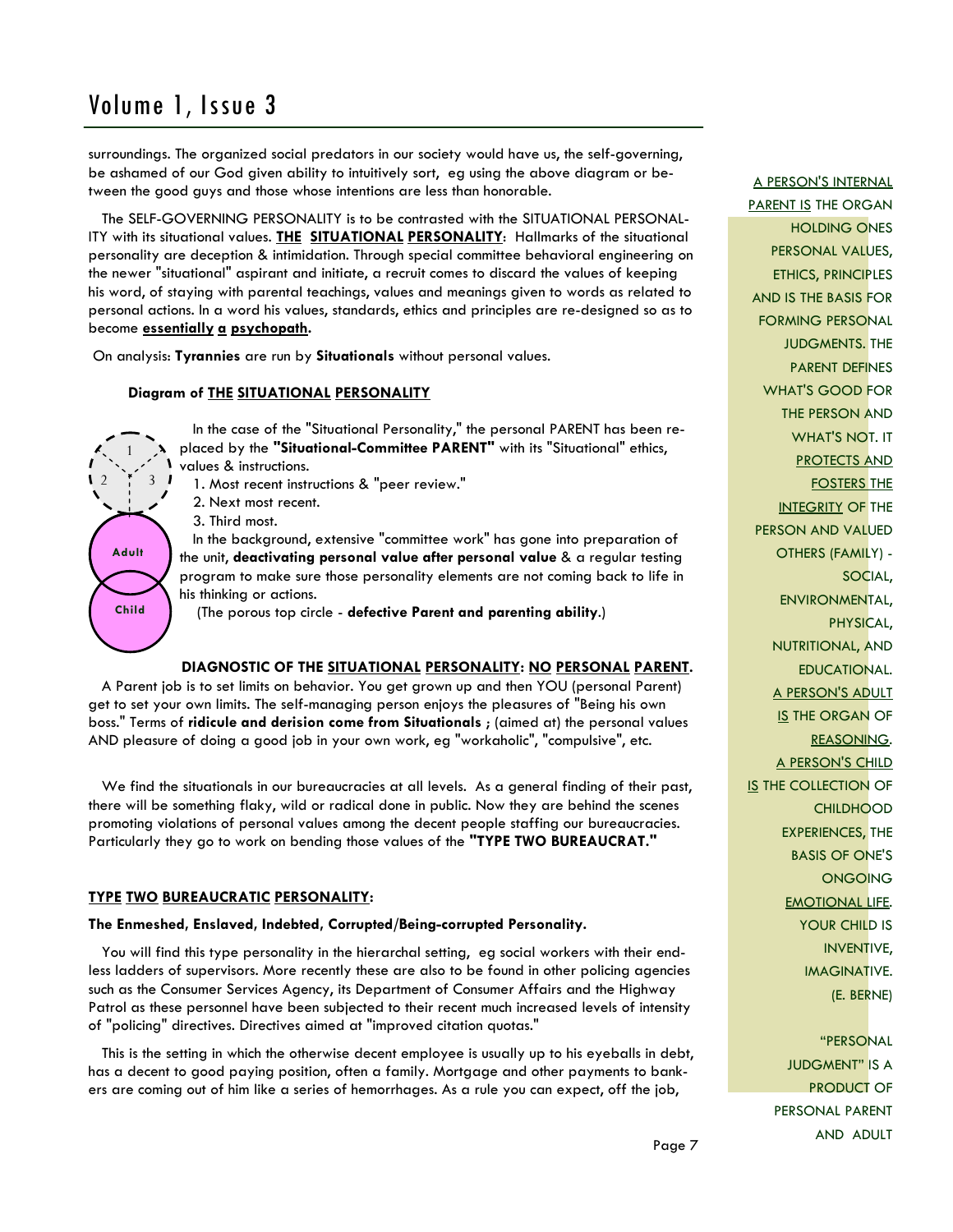to find behind the badge, one with a predictable set of personal values and ethics to which he subscribes and by which he attempts to run the majority of his life. At work he gets attracted and encouraged to joining in with the **"brown tongue, brown mouth" staff pastimes**, jeering, ridiculing, hating particular qualities, programs, persons. These pastime events will at times be joined eg at coffee breaks by someone in a supervisory position.

 His job performance is one of being directed by a supervisor to carry out particular tasks. His personal value system may at times be violated a bit here, a bit there as time goes on. BUT "A job is a job" and he can ill afford the cost of a move. Good "annual performance reports" and approvals for timing of vacation, etc., depend on the "good will" of his supervisor. Thus he has to keep an eye out, watch over his shoulder for what really counts to his supervisor. His number one job is to take care of himself. The same is true of his supervisor and of his supervisor's supervisor, etc. The program then becomes one of **"DO WHAT IT TAKES TO KEEP YOUR JOB"** at all levels of the hierarchy.

 Intermixed in these staffs are some **KGB-like situational personality personnel** at both the same and other levels, the now-older "recruits" noted earlier (mostly from middle class family backgrounds). Having already had extensive experience in sounding plausible ("cool") whatever the situation (eg lying to parents since 14), they are skilled at obliquely, by suggestion, by "talking to someone else" in the vicinity and thus to be overheard by our prospect for enslavement, and by more direct "friendly conversation", they are skilled at **persuading these lower level bureaucrats "to go along** (with the orders) **to get along"** with their supervisors and with the **bending of their personal values and ethics.**

 **With this set of diagrams it is also easier to understand** the predilection for those **"SITUATIONALS"** in charge **at the top of our bureaucracies** to cause to be promoted up through the ranks into top middle management those with what they call a "minority" background. These individuals are **less** likely to feel **internally** (contrasted to being cheered on by "peers") **secure**, protected and **less personally confident** (this usually comes from personal

# $\ldots$  on up to wherever the top political authority really is.  $\triangleleft$  .  $\ldots$  .



TYPE TWO BUREAUCRATIC **PERSONALITY** ARE FOUND IN THE HEIRARCHIAL SETTING ...

IN EACH ECHELON OF AUTHORITY THE PERSON IN THE PARTICULAR SLOT WILL BE UNDERSTANDABLY PRIMARILY **CONCERNED** ABOUT #1.

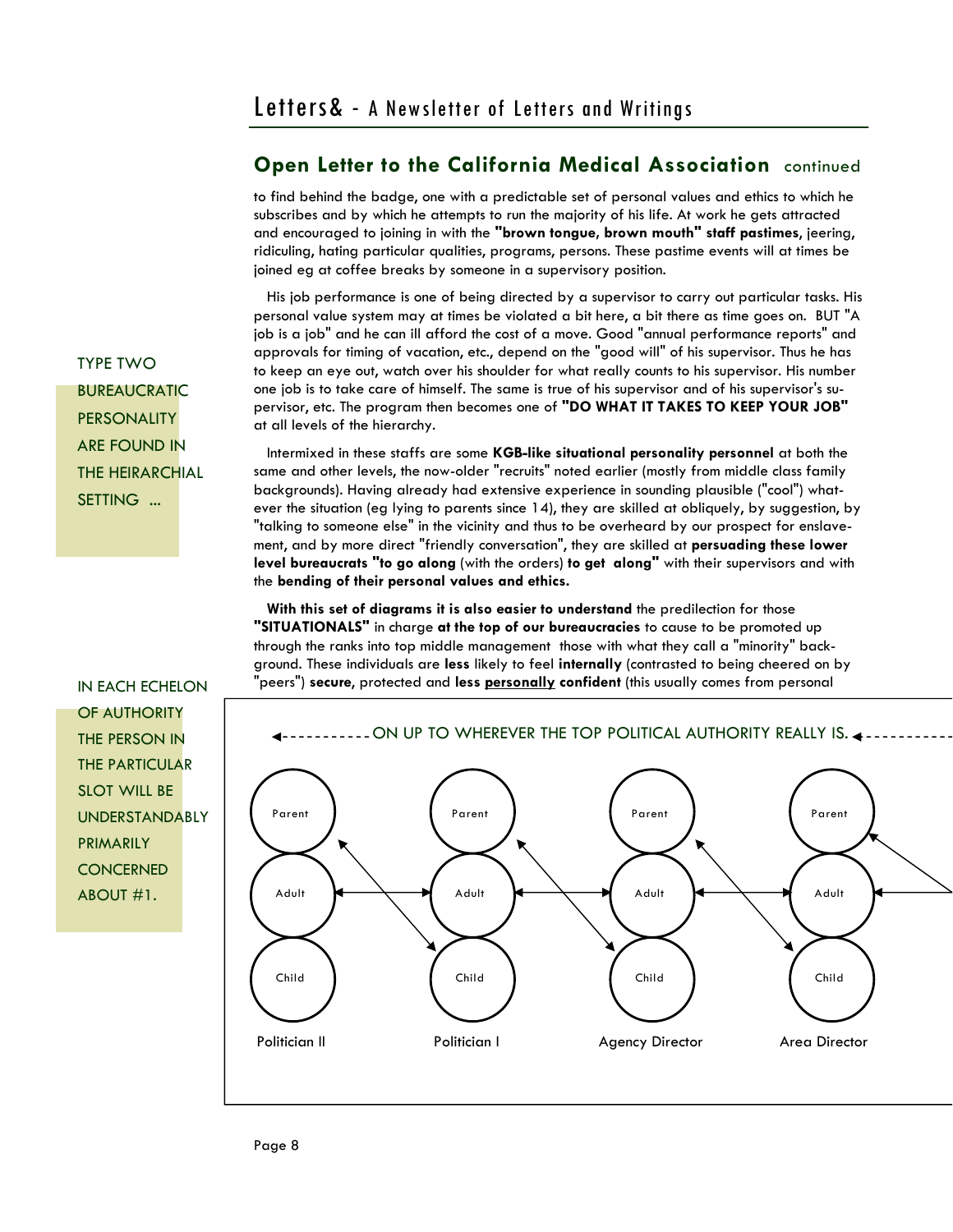Parent). Often they are socially less potent. Here social potency is differentiated from social power. What was probably a good functioning Parent for home, may be much less useful to the individual in the sea of political intrigue, in a "territory" foreign to ones own biological parents.

 **Teaching children (language and values) is a PARENT function**, eg one's "MOTHER TONGUE." Suffice it to say, those from a "minority" are generally more malleable to "peer pressure" when the "peers" show muscle. Personal ethics, values, standards and principles are less likely to hold up under pressure if one's PARENT teachings come from being within a "minority," because the biologic parent may not have been able to transmit those values with **the necessary personal** (reasoned, compassionate, clear thinking expectation of their ultimate usefulness to the offspring) **depth of authority to protect** the person later in life **from becoming corrupted.** AGAIN: **Beliefs are CHILD. Values are PARENT.**

 Anyone in the hierarchy who thinks for himself may well get advanced up this ladder. BUT anyone who thinks AND then acts on the basis of PERSONAL values (contrasted to beliefs) and judgments without additional "in house consultation and clearance" is very likely to be seen as "dangerous to the outfit" and quite unlikely to be promoted if he manages to keep his job.

# **TYPE TWO BUREAUCRATIC PERSONALITY DIAGRAM:**

### **The Enmeshed, Enslaved, Indebted (Corrupted/Being-corrupted) Person.**

 The following is a diagrammatic rendition of the interplay of personality forces at the personal level from the combination of both the official and the unofficial transactions between employee members at different levels of these hierarchies, ie those with more rank and those with less rank. The "Being corrupted" worker is highlighted.

### It is called the **"Continuity of (Self) Service" DIAGRAM:**

 The point of this diagram is that in each echelon of authority THE PERSON in the particular slot will be understandably primarily concerned about #1. This is a very strong FEELING in most. AND **as a feeling it does involve the Childself** in the person far more than his **Adult** 





IN THE CASE OF THE "SITUATIONAL PERSONALITY" THE PERSONAL PARENT HAS BEEN REPLACED BY THE "SITUATIONAL-COMMITTEE" PARENT AND ITS **"**SITUATIONAL" ETHICS, VALUES & INSTRUCTIONS. (& "PEER REVIEW") IN THE BACKGROUND, EXTENSIVE "COMMITTEE WORK" HAS GONE INTO PREPARATION OF THE UNIT, (DEACTIVATING PERSONAL VALUE AFTER PERSONAL VALUE) AND A REGULAR TESTING PROGRAM IMPLEMENTED TO MAKE SURE THOSE PERSONALITY ELEMENTS ARE NOT COMING BACK TO LIFE. DIAGNOSTIC OF THE **SITUATIONAL** PERSONALITY: NO PERSONAL PARENT. SELF-REKIDDING IS ACTIVE.

"PERSONAL JUDGMENT" IS ABSENT WHEN THE PERSONAL PARENT IS **ABSENT**